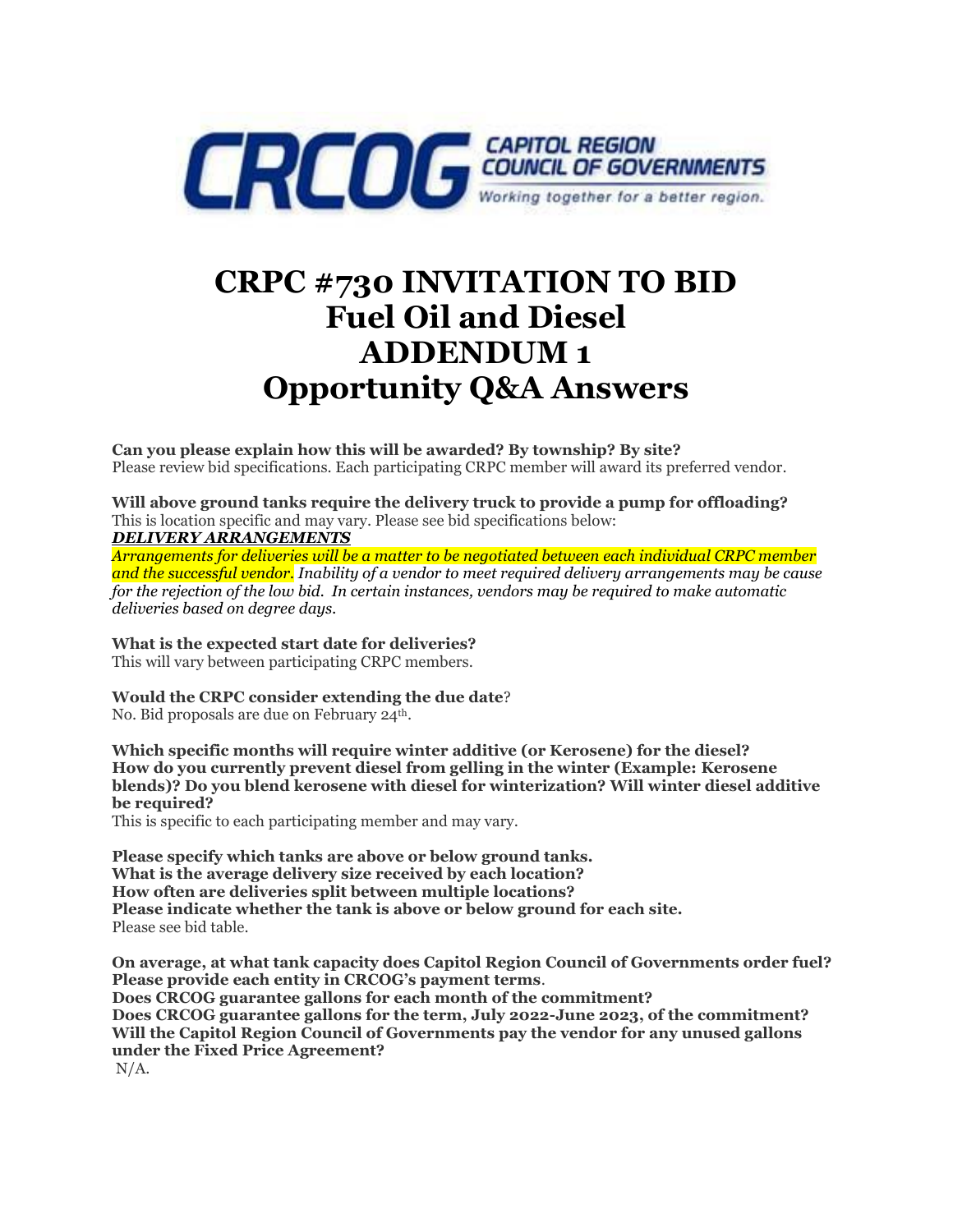## **Does the Capitol Region Council of Governments guarantee to purchase all gallons locked under the forward contract agreement?**

N/A Please refer to bid specifications below:

## *INTENT*

*The Capitol Region Purchasing Council (CRPC), on behalf of certain Capitol Region towns, boards of education, and agencies, requests bids for the procurement of heating oil, ultra low sulfur diesel, biodiesel, and bioheating fuel for the period commencing July 1, 2022 and ending June 30, 2023. Each respective CRPC member will make its own awards and payments according to the terms and conditions set forth in these specifications. A written order from each awarding CRPC member will be required before any deliveries commence.*

*Note that individual contracts resulting from this Invitation to Bid may cover only a portion of the 2022-2023 fiscal year. Vendors are reminded to pay careful attention to the specific time period that their quotes should cover.*

# *QUANTITIES*

*The quantities specified herein are annual estimates only and have been provided for the purpose of competitive bidding. Actual quantities will be contingent upon the total number of CRPC members which decide to make an award off of this bid (as participation is voluntary) and the needs of the using departments in each of those CRPC members.*

*Vendors must understand that during the course of the contract, there may be certain changes in locations, tank sizes and quantities used as well as grade of oil/type of product. Vendors will be expected to accept such changes without adjustments to the contract prices.*

#### **Will each entity be billed/invoiced under CRCOG?**

No. Each individual participating CRPC member contracts directly with the vendor of their choice. Please see bid specifications and general terms and conditions.

#### **Please provide a current diesel Bill of Lading. Please provide bill of ladings for all fuel grades on this solicitation. Please provide a current invoice for each fuel grades on this solicitation.**

N/A. Each individual participating CRPC member contracts directly with the vendor of their choice. Please see bid specifications and general terms and conditions. CRCOG does not obtain any invoices or bills.

**Please provide a current diesel invoice. Please provide tax exemptions / certificates.** N/A. Please see bid specifications and general terms and conditions. This is specific to each participating member and may vary.

#### **Please provide tabulations from the most current fuel bid. Please provide all bid submission and contract documents from the last awarded bidder. Who is the current vendor? Please provide the tabulations for the current contract.** All bid results may be found at<https://crcog.org/bids/> .

**Are vendors required to bid all pricing options?** No. **Are vendors required to bid on all products?** No. **Do the vendor's references have to be in CT?** No.

#### **Does Capitol Region Council of Governments accept e-signature? Will bids be considered responsive if electronic signatures are used? (i.e. DocuSign) Or are wet signatures required for bids to be considered responsive?**

All bids should be submitted electronically to CRCOG via Bonfire, so electronic signature is acceptable on bid proposals. For contract purposes, required form of signature (e-signature or original/wet signature) will be at the discretion of the individual participating CRPC member.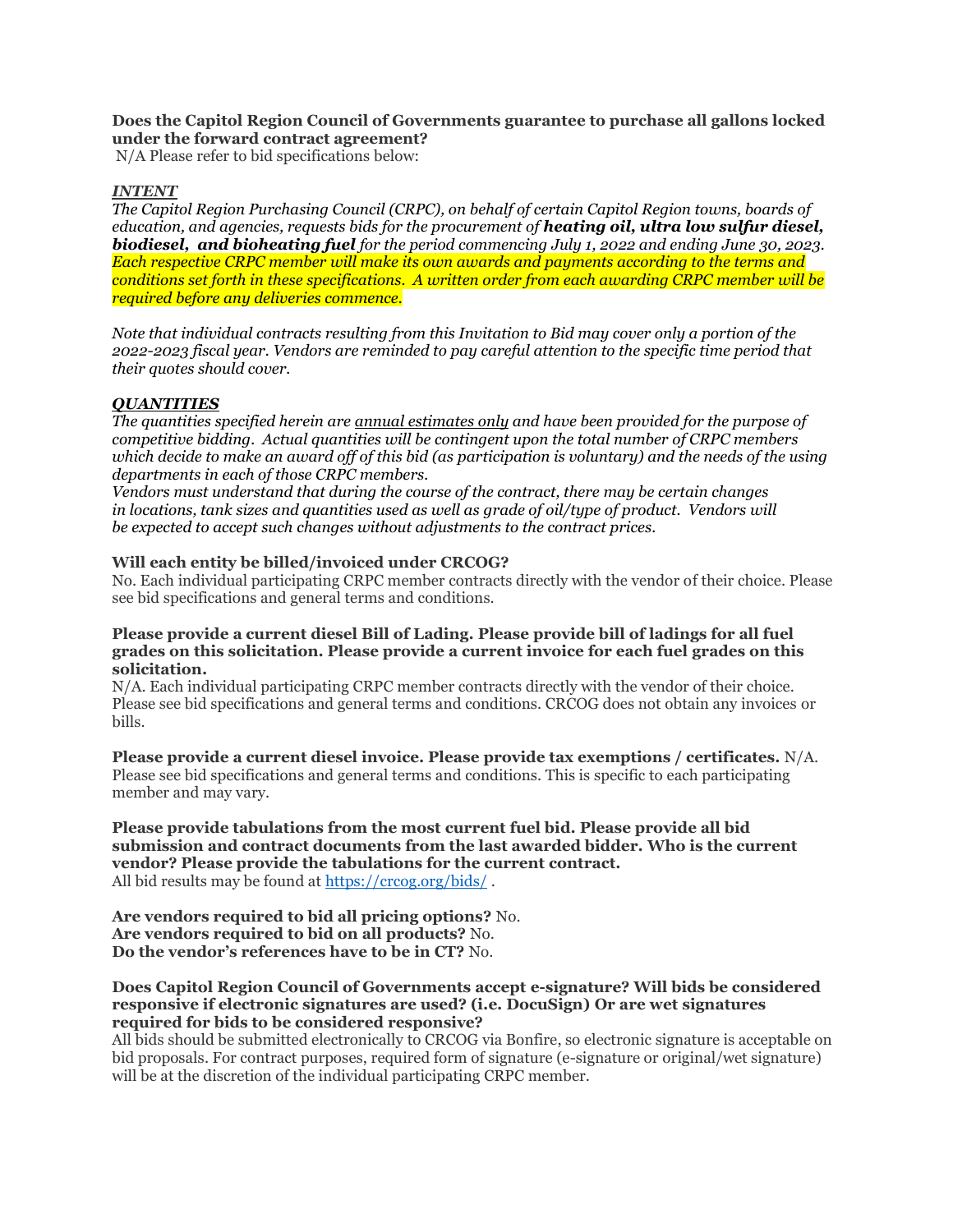**When will the contract for this bid begin?** Please refer to specifications below for contract term: *INTENT*

*The Capitol Region Purchasing Council (CRPC), on behalf of certain Capitol Region towns, boards of education, and agencies, requests bids for the procurement of heating oil, ultra low sulfur diesel, biodiesel, and bioheating fuel for the period commencing July 1, 2022 and ending June 30, 2023. Each respective CRPC member will make its own awards and payments according to the terms and conditions set forth in these specifications. A written order from each awarding CRPC member will be required before any deliveries commence. Note that individual contracts resulting from this Invitation to Bid may cover only a portion of the 2022-2023 fiscal year. Vendors are reminded to pay careful attention to the specific time period that their quotes should cover.*

**Will you commit to buying all gallons purchased at a fixed price**? **What percentage of total volume will be locked under the fixed price agreement? How will the vendor be notified to lock the fixed/hedged price? Is Option B a fixed / hedged price proposal as a differential against the NYMEX? Is Option B the vendor's differential to the NYMEX?** Please see section entitled BID PRICES within specifications below:

# *BID PRICES*

*OPTION A: Each vendor will render bids by indicating a DIFFERENTIAL from the New Haven Rack Average as published daily by the Oil Price Information Service (OPIS). Billing for any shipment shall be computed by adding the differential to the daily closing price for the day the delivery is taken. Such differentials may be either plus (+) or minus (-), and the low bidder will be determined by the most advantageous differential. CRPC members may request a price cap with this option. Prices bid must be held for a period of 60 days from the opening date in order to permit individual towns/boards of education to complete any required internal evaluation process.*

## *OPTION B: Fixed Mark-Up*

*A Fixed Mark-Up may be submitted in which case the price per gallon will remain fixed during the entire term of the contract. Note that in order to accommodate varying CRPC member purchasing procedures that dictate the amount of time required to make a contract award, vendors are required to hold their fixed mark-up prices for a twenty-one (21) day period from the opening date as per the escalation/de-escalation clause described below. The firm pricing established by this provision will remain in effect for the duration of the awarded contract.*

*TOTAL FIXED MARK-UP PRICES FOR HEATING OIL ONLY shall be calculated as follows: On the day of the bid opening, CRCOG staff will enter the closing ("settle") NYMEX price for February 16, 2021 into the table as shown in Exhibit I for Heating Oil and Exhibit II for Diesel. Vendors shall use the weightings indicated in Exhibit I for heating oil and Exhibit II for diesel. Vendors mark-up shall include any and all costs of manufacture and delivery. A copy of the NYMEX strip being used will be part of the final tabulation package to provide indicative pricing. In recognition of the market's volatile nature, all bidders between the time of the bid opening and formal, written award notification will be allowed to escalate/de-escalate their bid price(s) for heating oil pursuant to inter- and intra-day fluctuations in the NYMEX until an award is made.* 

*The intent behind using this formula is to identify the lowest responsible vendor at the time of the bid opening, as said vendor should remain low despite upward and downward swings in the NYMEX. Vendors MUST supply documentation with their bid in support of any and all mark ups added to the base price to help communities verify the validity of updated quotes offered after the bid opening to reflect changes in the NYMEX strip. Vendors shall use the OPIS New Haven Rack Average pricing during the course of the contract period to demonstrate the validity of their pricing. The same weightings and mark ups used for the bid prices submitted must be used to calculate all subsequent escalated/de-escalated prices.* 

# *EXHIBIT I (This is an example only, using the NYMEX settle prices for Wednesday, January 30th, 2020)*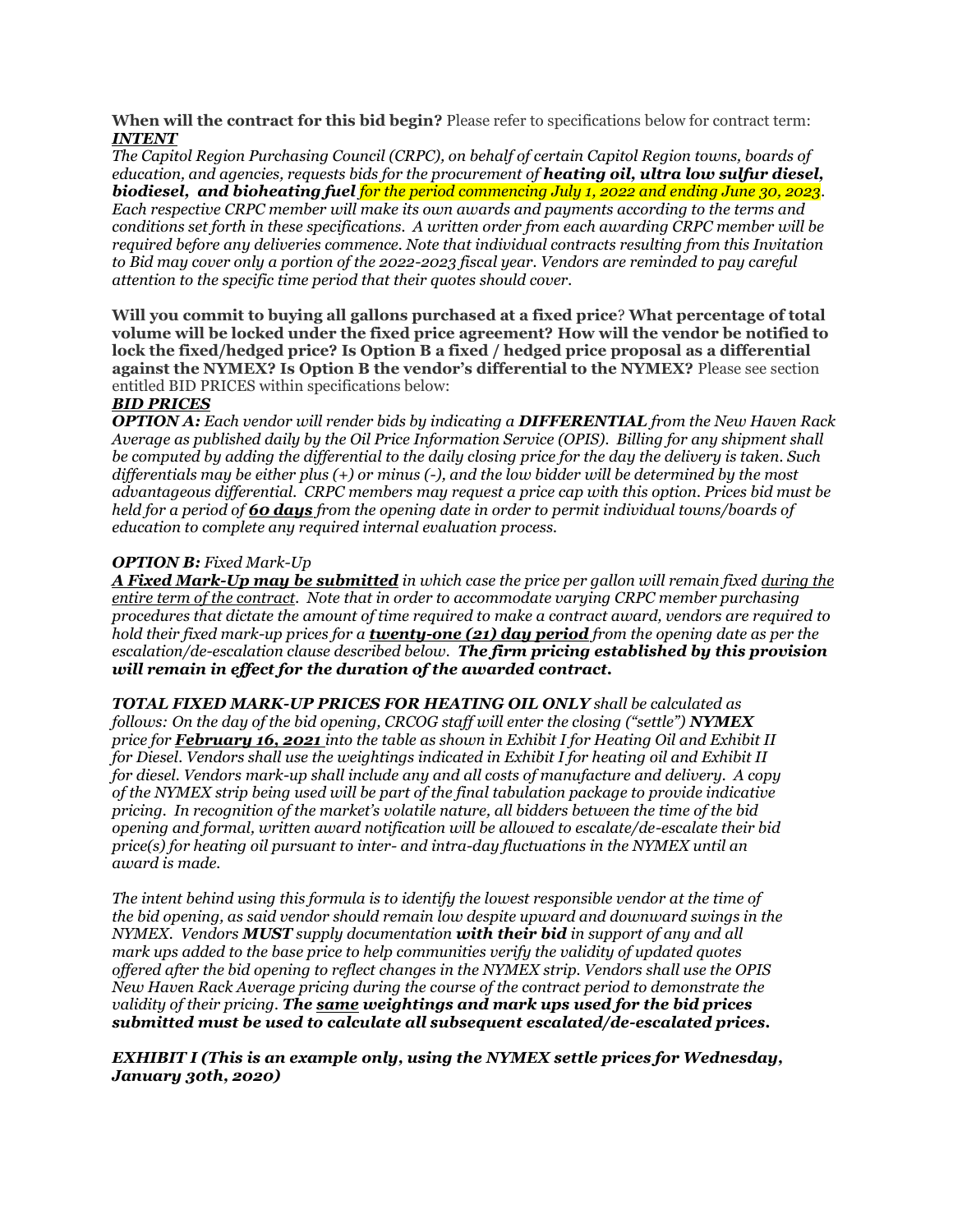| <b>Month</b>          | <b>Settle</b><br><b>Price</b> | <b>Weighting %</b> | Weighted<br><b>Price</b> |
|-----------------------|-------------------------------|--------------------|--------------------------|
| July                  | 1.7115                        | 0%                 | 0                        |
| <b>August</b>         | 1.715                         | 0%                 | Ω                        |
| <b>September</b>      | 1.7195                        | 0%                 | Ο                        |
| <i><b>October</b></i> | 1.7256                        | 10%                | 0.17256                  |
| <b>November</b>       | 1.7313                        | 15%                | 0.259695                 |
| <b>December</b>       | 1.7359                        | 20%                | 0.34718                  |
| January               | 1.7392                        | 20%                | 0.34784                  |
| <b>February</b>       | 1.7434                        | 20%                | 0.34868                  |
| March                 | 1.7434                        | 15%                | 0.26151                  |
| <b>April</b>          | 1.7377                        | 0%                 | Ω                        |
| May                   | 1.7257                        | 0%                 | Ω                        |
| June                  | 1.7207                        | 0%                 | Ω                        |
|                       |                               |                    | 1.737465                 |

*TOTAL FIXED MARK-UP PRICES FOR DIESEL FUELS ONLY shall be calculated as follows:*

*Pricing for diesel fuels will be secured in the same fashion as described above for heating oil, EXCEPT that the following weighting structure (Exhibit II) shall be used.* 

*EXHIBIT II (This is an example only, using the NYMEX settle prices for Wednesday, January 30th, 2020)*

| <b>Month</b>     | <b>Settle</b><br><b>Price</b> | Weighting<br>% | Weighted<br><b>Price</b> |
|------------------|-------------------------------|----------------|--------------------------|
| July             | 1.7115                        | 2%             | 0.03423                  |
| <b>August</b>    | 1.715                         | 2%             | 0.0343                   |
| <b>September</b> | 1.7195                        | 10%            | 0.17195                  |
| October          | 1.7256                        | 10%            | 0.17256                  |
| <b>November</b>  | 1.7313                        | 10%            | 0.17313                  |
| <b>December</b>  | 1.7359                        | $10\%$         | 0.17359                  |
| January          | 1.7392                        | 10%            | 0.17392                  |
| <b>February</b>  | 1.7434                        | 10%            | 0.17434                  |
| March            | 1.7434                        | 10%            | 0.17434                  |
| <b>April</b>     | 1.7377                        | 10%            | 0.17377                  |
| May              | 1.7257                        | 10%            | 0.17257                  |
| June.            | 1.7207                        | 6%             | 0.103242                 |
|                  |                               |                | 1.7319                   |

*The intent behind using this methodology is to identify the lowest responsible vendor at the time of the bid opening, as said vendor should remain low despite upward and downward swings in the NYMEX. Vendors will be required to supply documentation to verify the updated strip used to calculate any and all price adjustments (escalations/de-escalations) that are made to establish a final award price.*